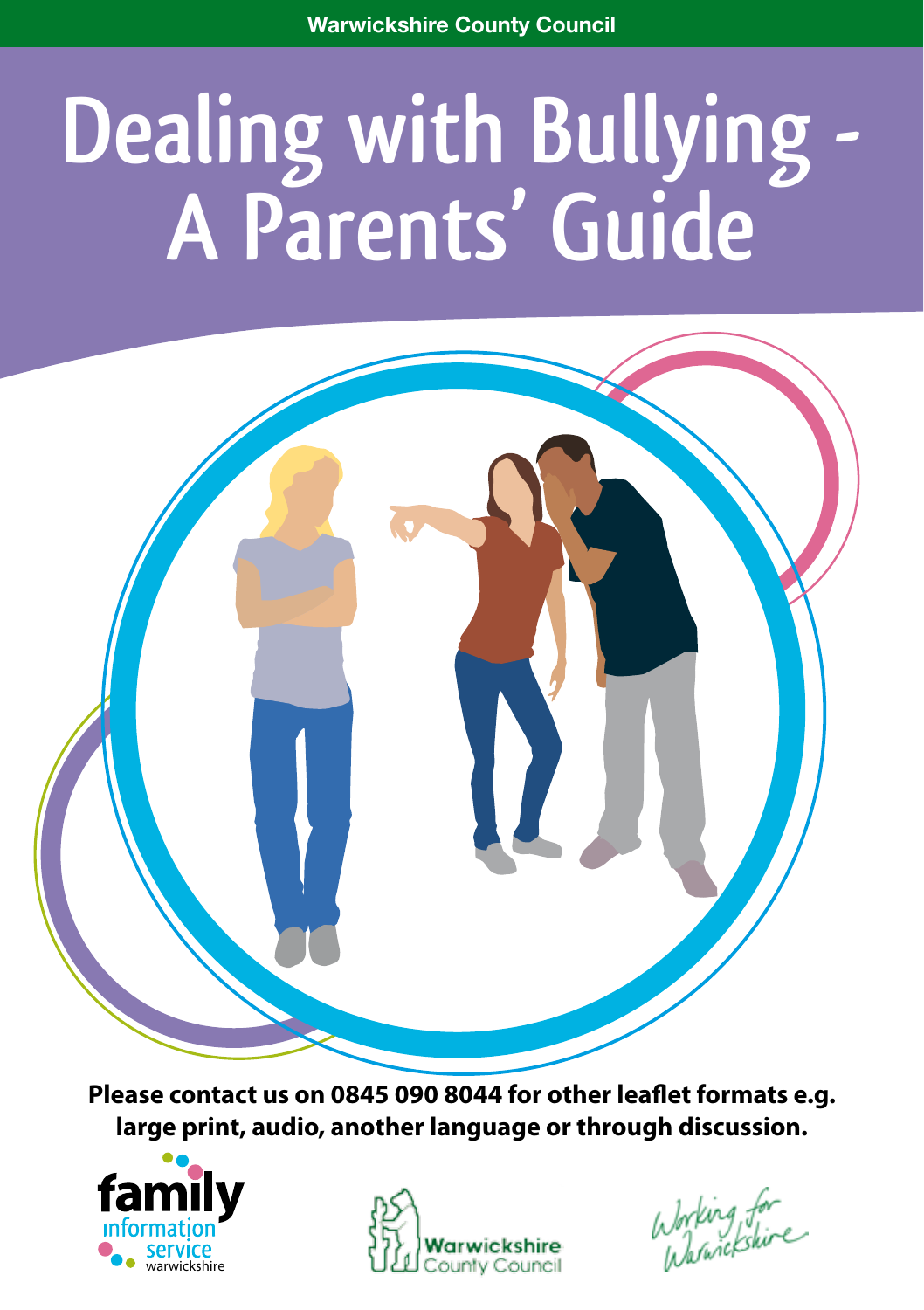# **Introduction**

# **What Is Bullying?**

**•**

Bullying is deliberately hurtful behaviour, repeated over a period of time, where it is difficult for those being bullied to defend themselves. It can happen to anyone, anywhere including, school, in the street, on the internet and even at home.

It can take many forms but the five main types are:

- **Physical** (e.g. hitting, kicking, pushing, threatening gestures)
- **• Verbal** (e.g. name calling, racist remarks, teasing, put downs)
- **• Indirect** (e.g. spreading rumours, excluding someone from special groups/ activities)
- **• Cyber bullying** (e.g. bullying by mobile phone or through the internet)
- **Extortion** (e.g. demanding money, food, schoolwork)

# **Tips to help prevent and tackle bullying**

- **•** Talk with your child about their life, friends and school whenever you get the chance. This will help you identify any possible problems.
- **•** Be a good role model and show them what is acceptable behaviour and what isn't. Children who live in a home where people bully each other can learn to bully themselves or to think it's okay when other people bully them.
- **•** Changing schools and finding new friends can be difficult for some children. If you are concerned, talk to their teacher and try to prevent any possible problems before they start.
- **•** Children and young people have to learn about relationships and falling out is part of that process. However, there is a difference between the normal ups and downs of relationships and bullying.
- **•** Teaching your child to fight back when they are being physically bullied is not helpful, in fact, it can lead to more bullying
- **•** Bullying should never be ignored and children should not be left to handle a bully on their own. Adults need to take action straight away.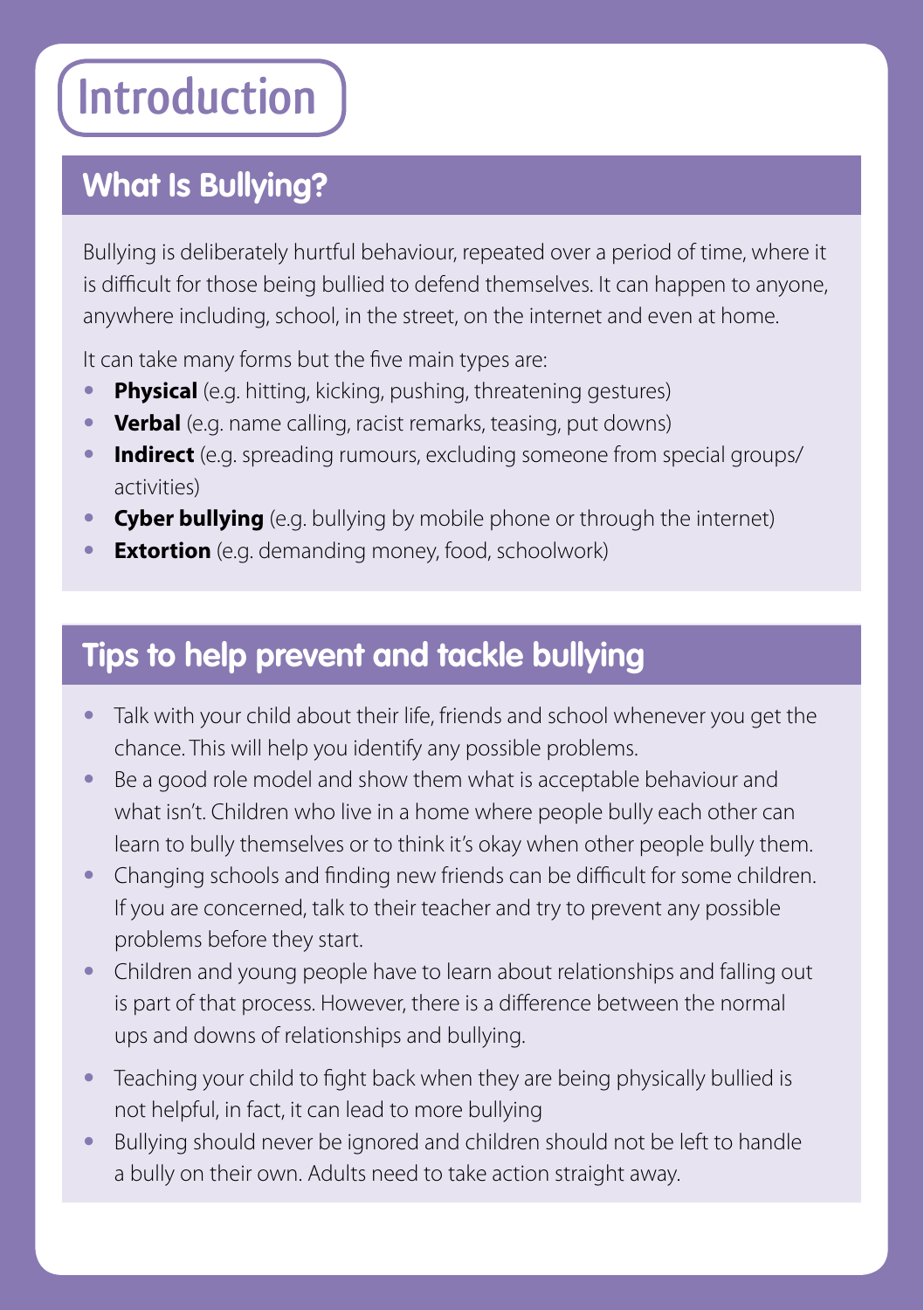# **How can I tell if my child is being bullied?**

Families are often the first people to notice the signs that a child or young person is being bullied. Common symptoms can include:

- **•** Headaches / stomach-aches
- **•** Appearing anxious, irritable, fearful or distressed
- **•** Being quiet or withdrawn. Being shy around other children
- **•** Low self-esteem or putting themselves down
- **•** Difficulty expressing their thoughts
- **•** Not wanting to go to or talk about school. Fear of walking to or from school
- **•** Not wanting to leave the house
- **•** Has 'lost' or damaged personal possessions
- **•** Seems worried about using the internet or mobile phones
- **•** Decline in academic performance.

### **If you have serious concerns about your child's emotional health, you should talk to your doctor.**

# **If your child is being bullied:**

- **•** Listen to your child and assure them that they will be safe after 'telling'. Try not to judge them, even if you think they could have handled things better. They have done the best that they can. Try to record everything that has happened.
- **•** Talk with them about what they want to happen next. Try and think of all the options – sometimes children and young people have the best ideas so make sure you involve them.
- **•** Help them to think about the consequences of each idea. For example, they might suggest that they could retaliate but that could make things worse and they might get into trouble.
- **•** Agree with them what the next steps will be. If they want to try something themselves, you need to keep checking with them to see how it's going. Your child needs to know that you will step in if it doesn't stop.
- **•** Think of ways to build your child's confidence and self-esteem doing fun things, learning self-defence, showing them that you love and value them can all help.
- **•** It is worth remembering that if your child misses school because of bullying you may get into trouble. Make sure the school is aware of what is happening.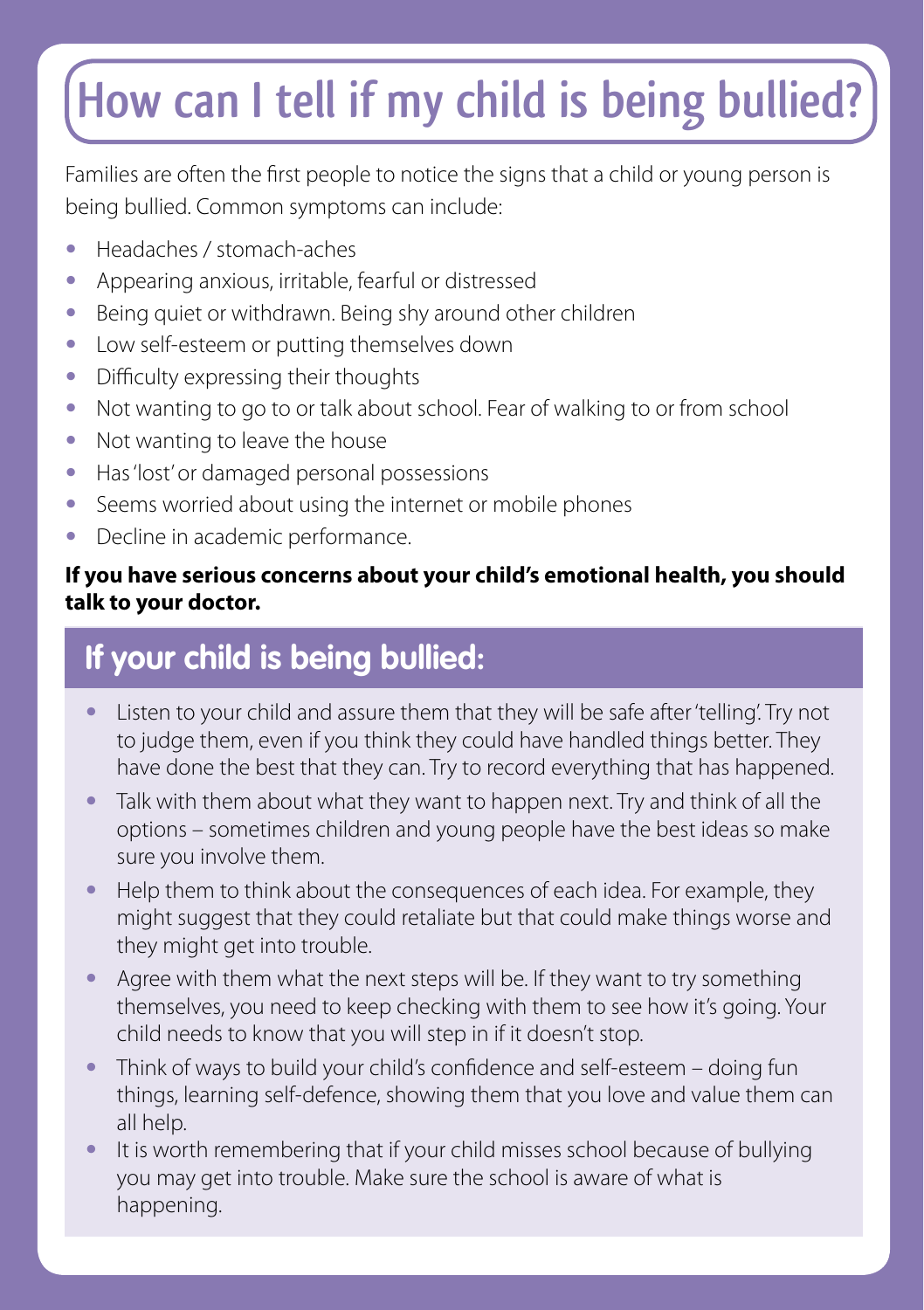# **Bullying in schools**

By law, your child's school must have an anti-bullying policy. Through the use of such policies, many schools have been successful in reducing and preventing bullying.

A good anti-bullying policy should be widely publicised and will tell you:

- how the school or agency define bullying, including specific reference to cyber bullying and prejudice-driven bullying;
- who the lead person is for anti-bullying work and what other policies link to it;
- **•** what they will do to prevent bullying and how they will respond to it, e.g. support and sanctions, including any steps they may take in relation to bullying that happens outside school.

The government recommend that the anti-bullying policy should also include bullying of staff by young people.

As a parent or carer, you have a right to see this policy. It is as much for you as it is for staff and pupils. Contact the school for further details.

# **Strategies to tackle bullying**

If you report that your child is being bullied then the school may ask for your input into which approach to take. You may want to ask about the following strategies which have been successful in many schools:

### **Prevention strategies**

**•**

There are whole school approaches, classroom strategies and playground strategies. Whole school approaches can involve addressing anti-bullying through PSHEE lessons or school assemblies. Confidential pupil questionnaires, or introducing bully boxes for children to post their concerns anonymously, will give the school a clearer picture of what is going on. Classroom strategies can involve addressing bullying through curriculum work, cooperative group work and circle time. Playground strategies may involve working alongside lunchtime supervisors, improving school grounds to prevent bullying. Other strategies might include resilience training for pupils and ensuring the schools.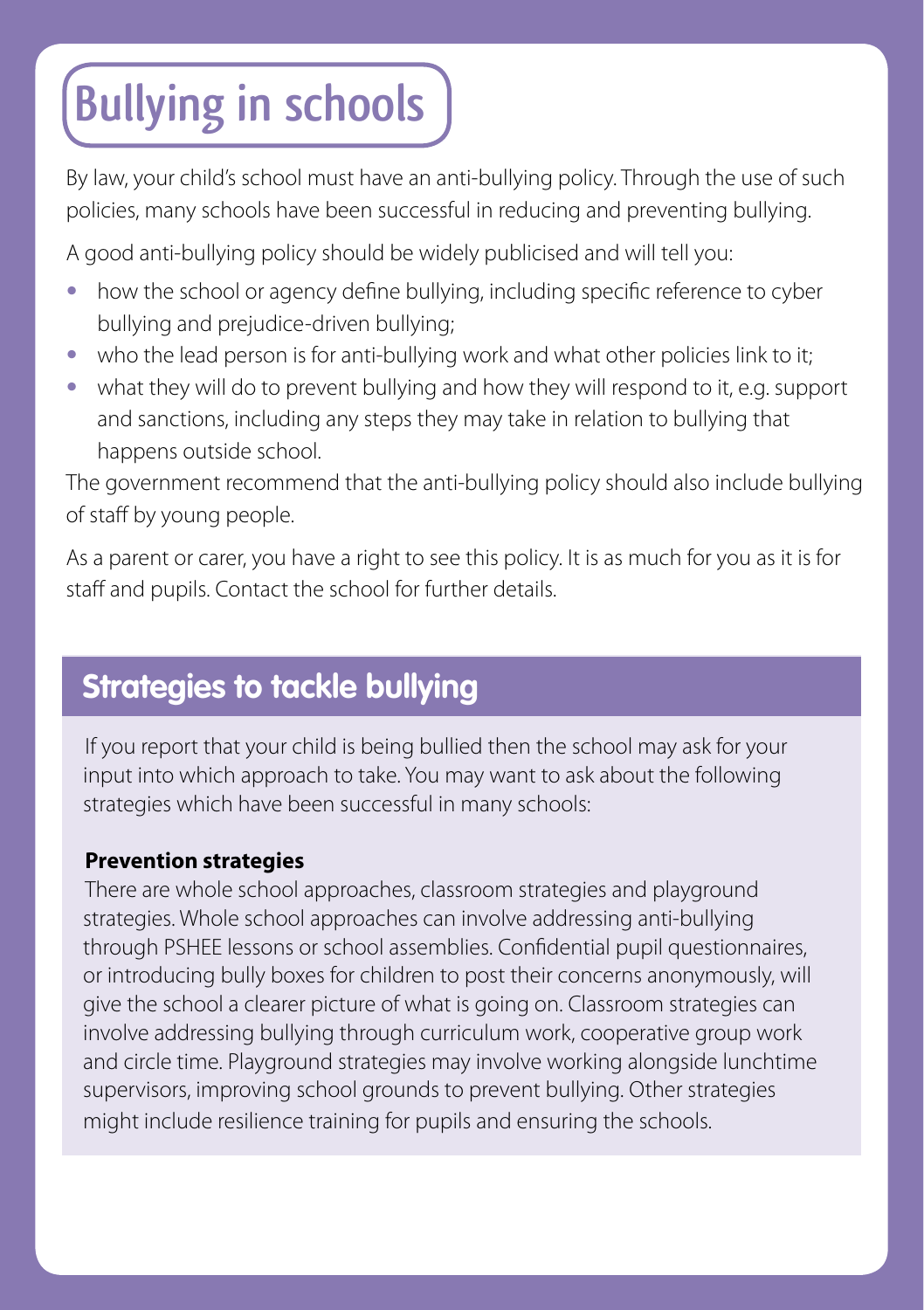### **Strategies to tackle bullying in schools (Continued)**

#### **Peer support strategies**

There are various types of peer support strategies such as buddy schemes, peer mediation, peer mentoring, and peer listening. These strategies can support pupils to explore various options and solutions themselves in a supportive environment and often offer a person they trust who they can turn to when incidents occur.

#### **Reactive strategies**

Reactive strategies are how schools may respond to bullying once it has taken place. Restorative work can involve informal conversations with those involved in incidents, meetings, an apology from the bully. Such approaches show bullies the impact of their actions and allow for amends to be made. Direct sanctions such as the use of verbal reprimands, parental involvement and withdrawal of privileges have been effective in many cases and can also be a deterrent to others. Support groups which put emphasis on all pupils involved taking responsibility for the incident and looking at ways to improve the situation are another way to address bullying.

Schools often will use a combination of all these strategies to prevent and address bullying, but you have any concerns about how a bullying incident is being handled you can follow the complaints process.

### **The complaints process in schools:**

#### **Local Authority Schools**

**•**

If your child is being bullied at school, the complaints procedure outlined below should be followed:

- **•** First of all, talk to your child's teacher to see if they are aware of the situation. Remember to try and stay calm.
- **•** Check regularly with your child to see if things have improved. If not, make an appointment to talk with the head teacher at your child's school. Take any notes or evidence you have about what has happened.
- **•** If after the meeting with the head teacher you are still unhappy, you can write formally to the school's Governing Body. Check your school's Complaints Policy for more information on how to do this.
- **•** Finally, if you are unhappy with the Governor's response, you should contact the Local Authority Complaints Officer on 01926 742 070. However, the local authority will not look at your complaint until the school's governing body has been made aware it.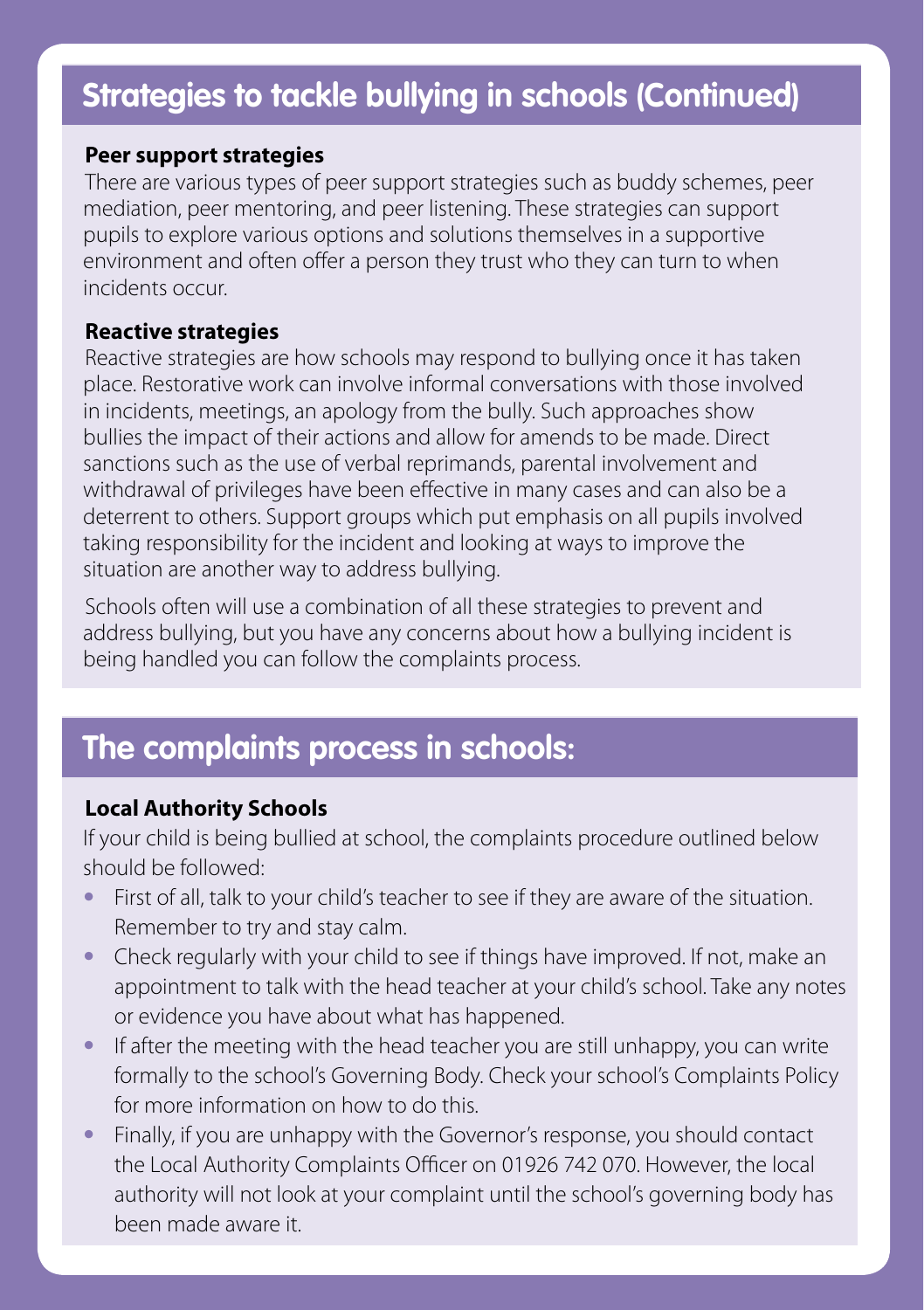#### **Academy Schools**

If the school is an academy, you need to contact the Education Funding Agency (part of the Department for Education) who will consider whether the academy has complied with its own procedures and whether the procedures comply with statutory requirements. For more information visit www.education.gov.uk and look for school complaints section or write to Department for Education, Castle View House, East Lane, Runcorn, Cheshire, WA7 2GJ.

## **What if I suspect my child is doing the bullying?**

Children and young people might bully others for a number of reasons. For example, it might be that:

- **•** They are being bullied themselves
- **•** They feel unimportant
- **•** They want to be accepted by a particular group or gang
- **•** They want to get their own way
- **•** They don't know that their behaviour is wrong
- **•** They are copying people they admire

### **If your child is accused of bullying:**

- **•** Talk to them calmly about it. Try and find out what is going on
- **•** If they are bullying, challenge them about it. They need to know that bullying is not acceptable
- **•** Try and help them work out why they are bullying and how you can help make things better for them
- **•** Help them to think about other ways of behaving where they will not feel like they are losing face
- **•** Ask professionals for help. For example, at school or youth clubs etc

**Sometimes the parents of children who are involved in bullying start to take it out on each other. Be careful! This sort of behaviour can make it worse and make it harder for schools to sort out.**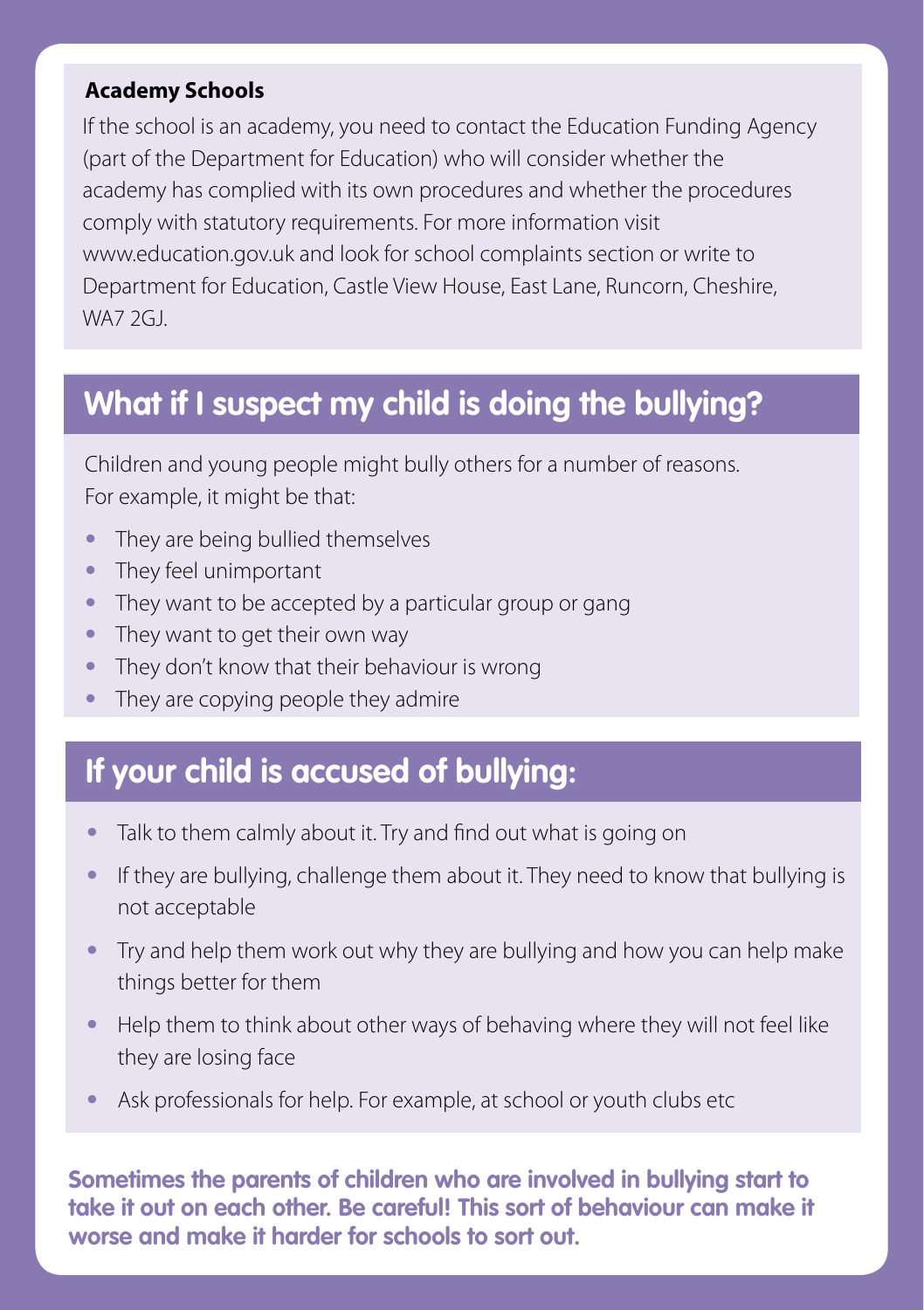# **Cyber bullying and prejudice-driven bullying**

All bullying is unpleasant but there are two types of bullying that are of particular concern: Cyber bullying and Prejudice-driven bullying.

# **Cyber bullying**

This is a growing problem as children and young people use technology more and more. According to research carried out for the Anti-Bullying Alliance in the UK, around half of young people reported being the target of cyber bullying. The real worry about cyber bullying is that it can affect people anywhere and can have a very wide audience. So, what is cyber bullying?

Cyber bullying is the use of Information and Communications Technology (ICT), particularly mobile phones and the internet to deliberately upset someone else. For example:

- **•** Sending nasty or threatening text messages
- **•** Sending horrible photos or video clips of someone to other people
- Making silent or threatening phone calls
- **•** Sending unwanted emails to someone, sending hurtful emails about someone or sending emails from someone else's address
- **•** Sending threatening or upsetting messages to someone in a chat room or through instant messaging
- **•** Putting pictures, blogs, pages or messages about someone on social networking or other web sites.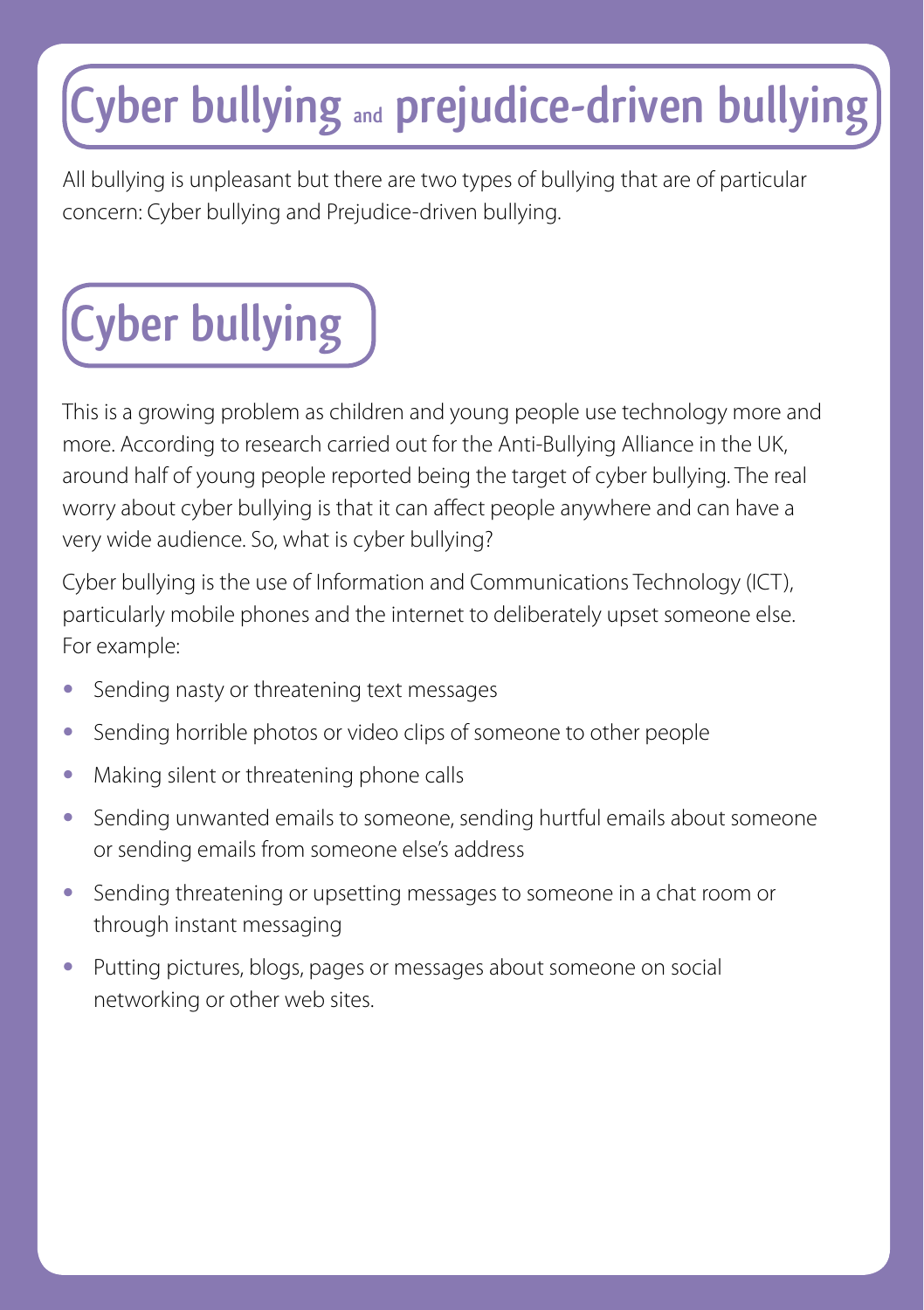# **• Top Tips on dealing with and preventing cyber bullying:**

People who cyber bully may be fined or sent to prison for up to six months!

- **•** As with all bullying, your child should never retaliate, It could make the situation worse.
- **•** Talk with your child about cyber bullying. Make sure that they know they should always tell you if and when they are being cyber bullied.
- **•** Your child is as likely to cyber bully as to be cyber bullied, simply by not thinking about what they are doing. Make sure that your children know they must guard even the most casual text message and watch their own written words.
- **•** Save the evidence text, emails, records of chat conversations will all help if there is a problem. You can keep a copy of any bullying message by using the "Print Screen" key on your computer keyboard and copying the message into your word processing program.
- **•** Report any problems it is important to let your child know where and how to report if they are the victim of cyber bullying, for example, the school, the service provider or even the police.
- **•** Learn about the technology and the safety precautions that are available. Do this with your child if you can – they probably know more than you and it provides a good opportunity to talk about the issues. Some things you need to find out include:
	- **•** How to set things to 'private'
	- **•** How to 'block' people
	- **•** How to report problems
	- **•** How to keep records of online conversations
	- **•** What sites and services your child likes to use
- **•** Finally, remind them to treat others how they want to be treated online and on their phone.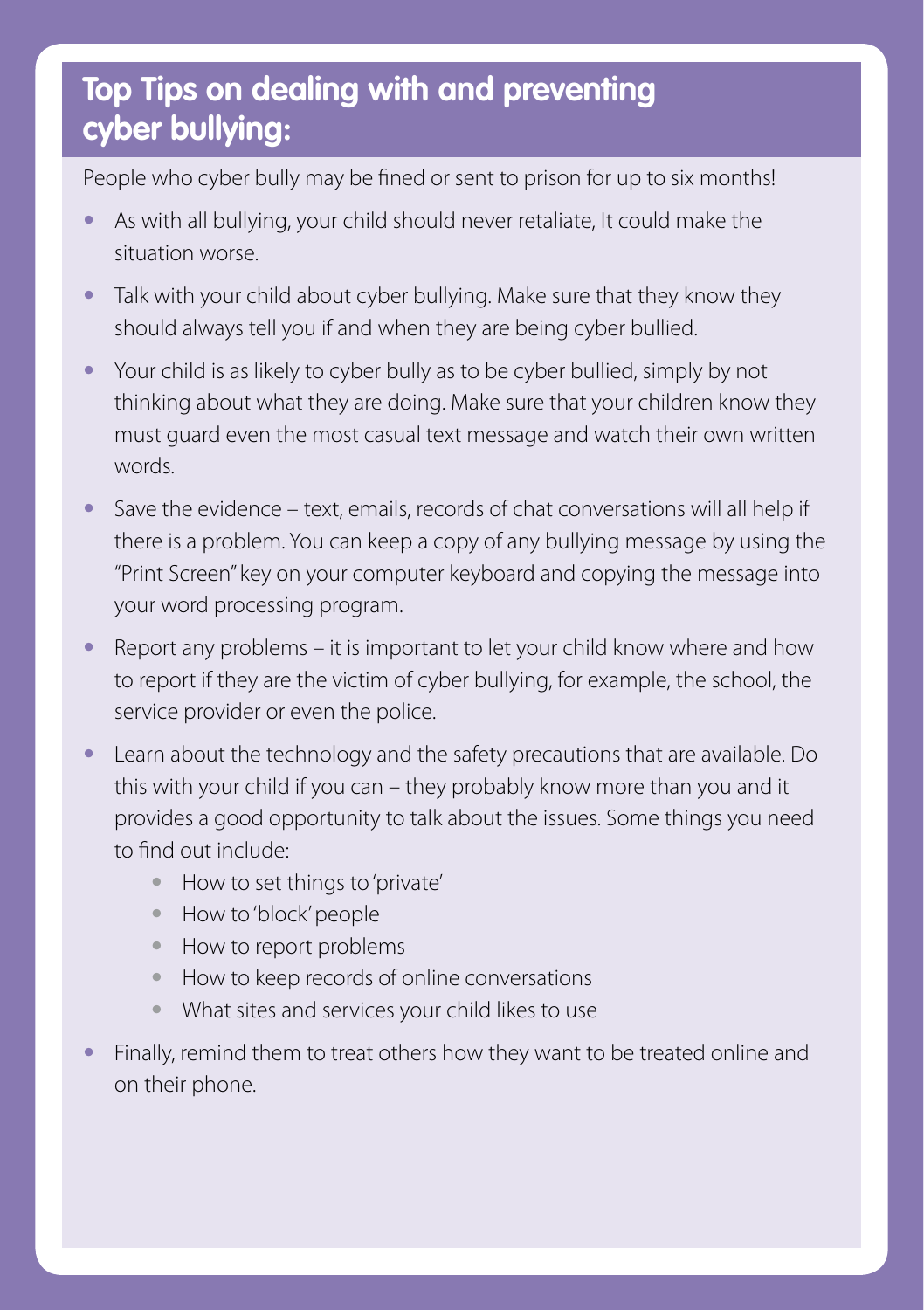# **Prejudice-driven bullying**

Prejudice-driven bullying is any type of bullying that happens because people make judgements about someone without really knowing them, for example, because of their religion or because they are disabled. Prejudice-driven bullying can affect anyone because it is based on what people think about someone, whether it is true or not.

There are different things that people have prejudices about, and that means there are different types of prejudice-driven bullying.

The three main kinds are:

**•**

- **• Racist bullying** bullying someone because of their ethnic background, nationality, religion or skin colour
- **• Sexist and homophobic bullying** bullying someone because of their gender or sexual orientation
- **• Bullying because of disability** bullying someone because they are disabled or have special needs

These three main types of prejudice-driven bullying are against the law – they are called **'hate crime'** – so even if the bullying is between children or young people, the police might get involved.

The government has produced some guidance about racist and homophobic bullying which you can download from **www.warwickshire.gov.uk/bullying**

# **If my child is a victim of prejudice-driven bullying, what should I do?**

All bullying is unacceptable, but bullying that is driven by prejudice can be particularly nasty. If it is happening to your child you should:

- **•** Reassure them that it is not their fault and that no one deserves to be bullied.
- **•** If it is happening in school, it is important that the school knows about it. All schools should have procedures in place for dealing with such issues, but may not be aware that your child is being bullied unless you tell them. Schools also have a legal duty to report all racist incidents to the local authority.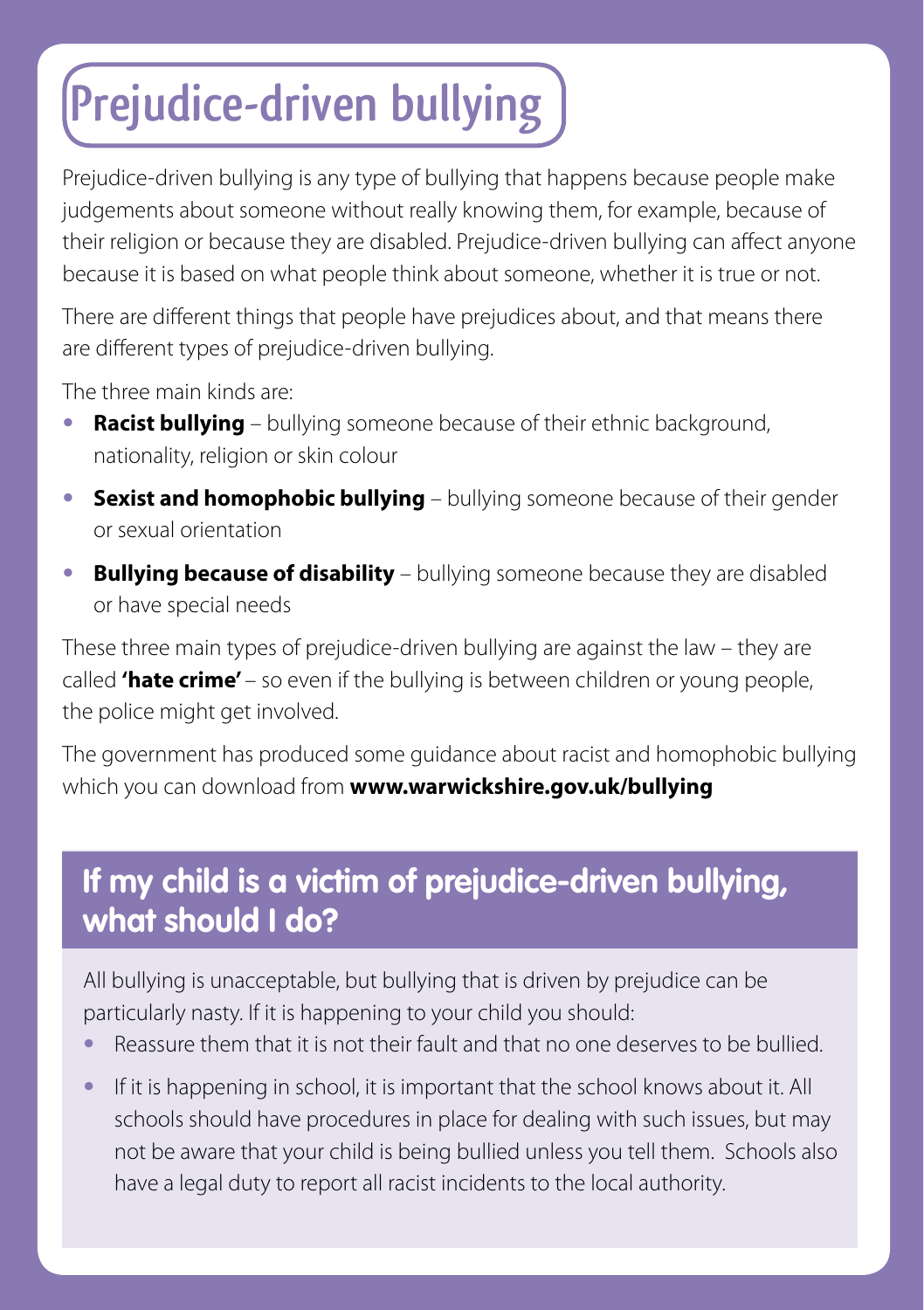- **•** Try and keep a record of everything that happens. You can download a 'Bullying Diary' from **www.warwickshire.gov.uk/bullying**. Save copies of any texts or emails that your child gets as they can provide good evidence of what has happened.
- **•** If it is racist bullying in school, contact Warwickshire's Education Race Equality Officer on **01926 742358**.
- **•** If it is racist, sexist or bullying because of a disability happening outside of school, tell the police. They take hate crime very seriously. For more information go to **www.warwickshire.police.uk** or ring 0845 129 2221 to report it.

# **Support for parents:**

Finding out that your child is being bullied or is bullying others can be a distressing experience. It can stir up feelings of anger, confusion, fear and guilt. It may also bring back memories of things that happened to you.

Think about your own support needs. It may help to talk things through with family or friends. The Useful Contacts section below also provides information about agencies that might be able to support you.

# **Local help and support:**

### **www.warwickshire.gov.uk/bullying**

Information and advice on how to deal with all aspects of bullying for parents and carers, children and young people and also professionals living and working in Warwickshire.

**Email:** fis@warwickshire.gov.uk

**Tel:** The anti-bullying helpline on 0845 090 8044 (Local Rate) or 01926 742274 Monday – Thursday 9:00am – 5:30pm, Friday 9:00am – 5:00pm. There is also a voicemail service for calls out of office hours.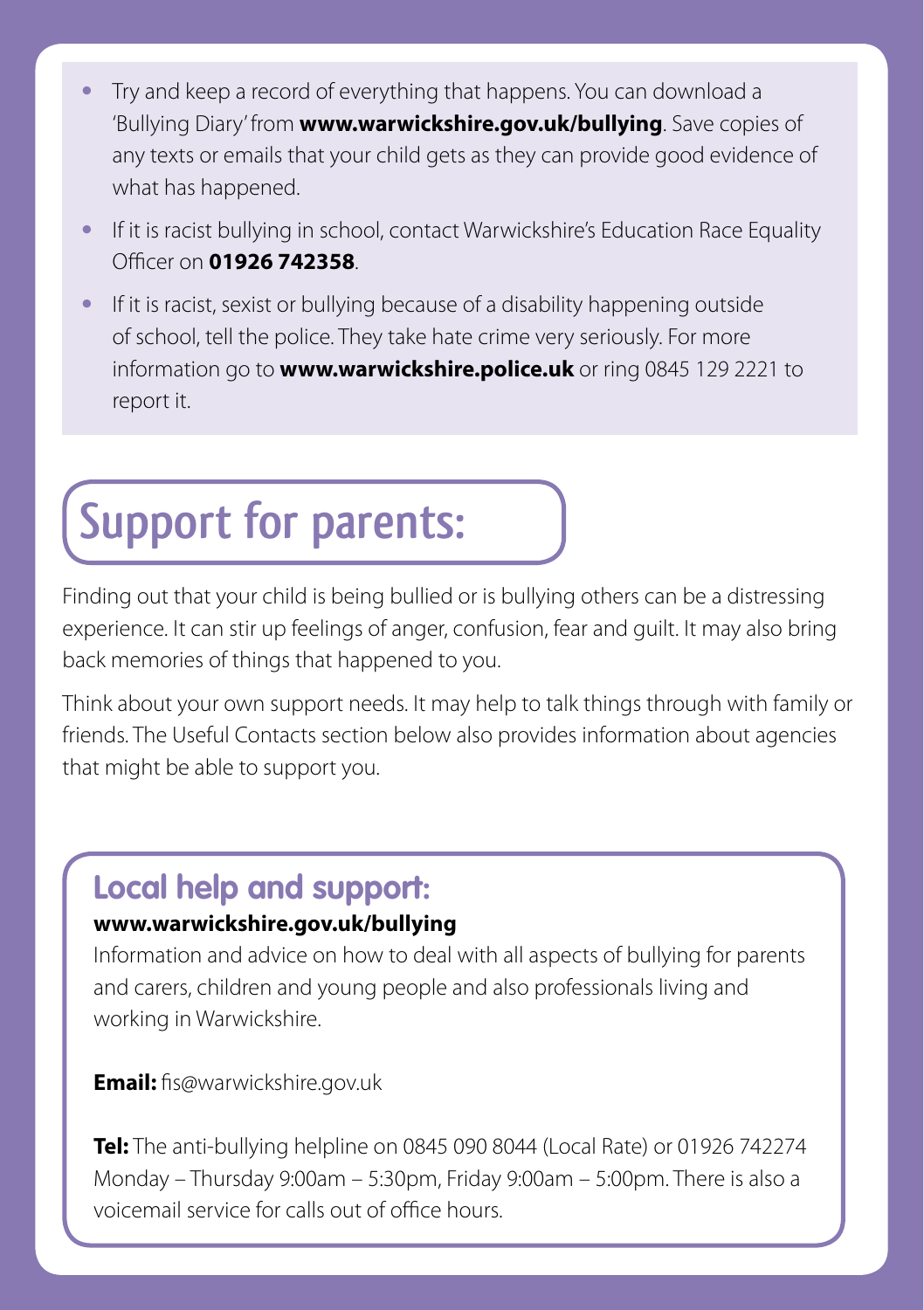# **Useful contacts**

#### **National helplines:**

#### **Childline**

Free confidential helpline for children, young people and their families. The website contains information, advice and publications on the subject of bullying. Helpline: 0800 11 11 (24 hours) www.childline.org.uk

### **Kidscape**

Kidscape is a UK charity set up specifically to prevent bullying and child abuse, providing information, resources and practical skills to help keep children safe from harm. Helpline 08451 205 204

www.kidscape.org.uk

### **Family Lives**

A free confidential helpline for anyone looking after a child and incorporates **Bullying UK**, an award winning antibullying charity providing information, help and advice to the victims of bullying, their parents and carers as well as providing resources for schools. Helpline 0808 800 2222 www.familylives.org.uk www.bullying.co.uk

#### **National Websites:**

### **www.anti-bullyingalliance.org.uk**

A network of organisations working to prevent and stop bullying and bring hope to thousands of children and young people affected by bullying each year.

### **www.childnet.com**

Childnet International's website provides information, advice and resources on how to keep your family safe from the dangers of cyber bullying via the internet, mobile phones, chat rooms and social media sites.

### **www.beatbullying.org**

Provide information, advice and support to children and young children affected by bullying and to professionals working with the victims of bullying.

### **www.cybermentors.org.uk**

Cybermentors is a social networking site where you can find about bullying and what you can do about it and where young people can talk to mentors of their own age.

# **Legal Advice:**

### **Children's legal centre**

Ensures that children, parents, carers and professionals can get accurate information on child law and access the support and services to which they are entitled. Phone: 08088 020 008 www.childrenslegalcentre.com

### **Advisory Centre for Education**

Advice for all matters concerning schools. www.ace-ed.org.uk